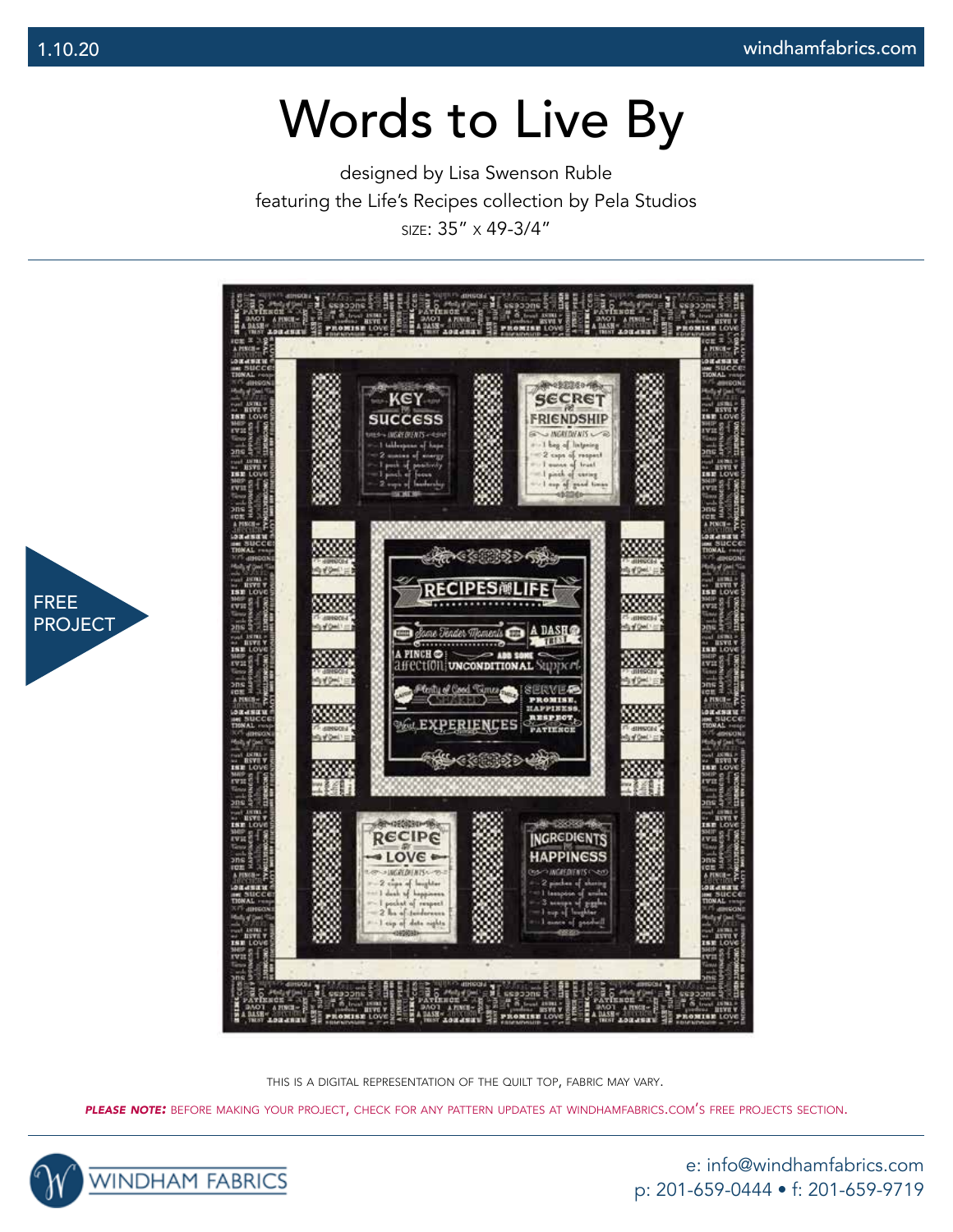

**Cutting Notes:** Mark and store your pieces according to the sections they have been assigned to, as this will make it much easier when you start piecing. Be sure to read the entire pattern before you begin.

| <b>KEY</b> | <b>FABRIC</b>                       | <b>SKU</b>            | <b>YD</b>  | <b>CUTTING INSTRUCTIONS</b>                                                                                                                                            |
|------------|-------------------------------------|-----------------------|------------|------------------------------------------------------------------------------------------------------------------------------------------------------------------------|
| A          | <b>RECIPES®</b>                     | 52436P-1 Grey         | 1<br>panel | Trim main section to measure 16-1/2" x 19-1/4".<br>Trim each block to measure 7-1/2" x 9-1/2".                                                                         |
| B          |                                     | 52438-2 Ivory         | 1/3        | (2) 2-1/2" x WOF strips.<br>Subcut (6) 2-1/2" x 9-1/2" pieces.<br>(1) 1-3/4" x WOF strip.<br>Subcut (10) 1-3/4" x 3-1/2" pieces.                                       |
| C          |                                     | 52439-2 Ivory         | 3/8        | $(4)$ 2" x WOF strips.<br>Subcut (2) 2" x 41-1/4" strips and (2) 2" x<br>29-1/2" strips.<br>(1) 1-3/4" x WOF strip.<br>Subcut (10) 1-3/4" x 3-1/2" pieces.             |
| D          |                                     | 52439-3<br>Chalkboard |            | (5) 2-1/4" x WOF strips for binding.<br>(8) 1-1/2" x WOF strips.<br>Subcut (4) 1-1/2" x 26-1/2" strips, (4) 1-1/2 x<br>19-1/4" strips and (12) 1-1/2" x 9-1/2" pieces. |
| Е          | <b>SUCCESS</b><br><b>NAL</b> respec | 52440-2 Ivory         | 1/8        | $(1)$ 1-3/4" x WOF strip.<br>Subcut (10) 1-3/4" x 3-1/2" pieces.                                                                                                       |
| F          |                                     | 52440-3<br>Chalkboard | 5/8        | $(4)$ 3-1/2" x WOF strips.<br>Piece strips and cut (2) 3-1/2" x 44-1/4" strips<br>and (2) 3-1/2" x 35-1/2" strips.                                                     |
|            |                                     | Backing               | $1 - 2/3$  | 42" x 57" piece of batting                                                                                                                                             |

1 Project Disclaimer: Every effort has been made to ensure that all projects are error free. All the information is presented in good faith, however, no warranty can be given nor results guaranteed. Therefore, we assume no responsibility nor damages that may occur when referring to this pattern. When errors are brought to our attention, we make every effort to correct and post a revision as soon as possible. We suggest you check windhamfabrics.com for pattern updates and to test the pattern prior to making the project. Test templates first, before cutting all the pieces. Free projects are not for resale.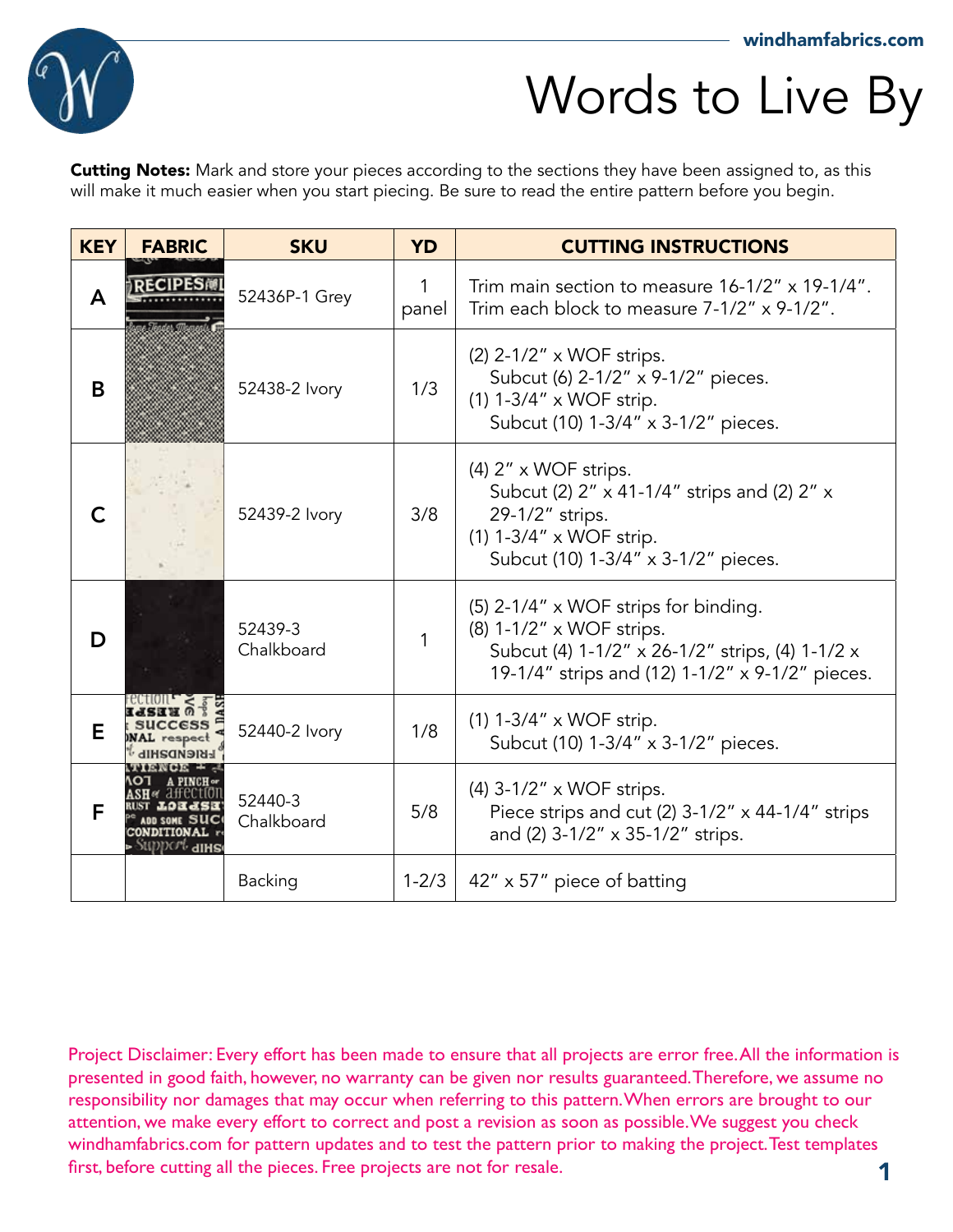

#### MAKING THE QUILT

**1.** Sew together (5) each **B, C** and **E** pieces into a column as shown. Sew **D** 1-1/2" x 19-1/4" strips to opposite sides of the column. Make (2) pieced side columns.



2. Sew the pieced side columns to opposite sides of the A 16-1/2" x 19-1/4" piece to make the center section.

3. Lay out (6) D 1-1/2" x 9-1/2" pieces, (2) A 7-1/2" x 9-1/2" pieces and (3) B 2-1/2" x 9-1/2" pieces into a row. Sew the pieces together to make a block row. Sew D 1-1/2" x 26-1/2" strips to the top and bottom of the block row. Make (2) pieced rows.



4. Sew the pieced rows to the top and bottom of the center section.